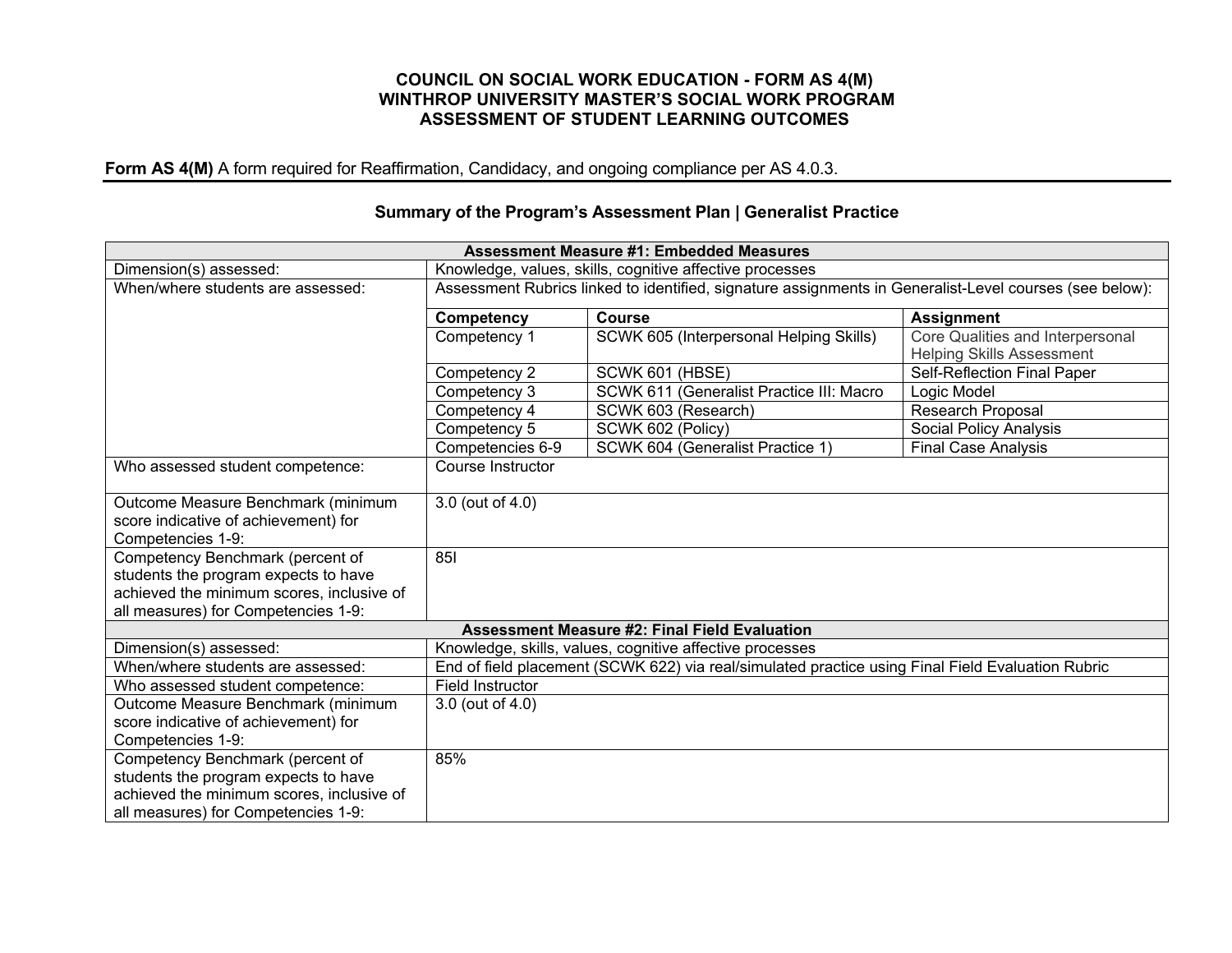# **Summary of the Program's Assessment Plan | Specialized Practice**

# **Area of Specialized Practice #1: Empowerment Practice**

| <b>Assessment Measure #1: Final Capstone Paper</b>                  |                                                                                  |  |  |
|---------------------------------------------------------------------|----------------------------------------------------------------------------------|--|--|
| Dimension(s) assessed:                                              | Knowledge, values, skills, cognitive affective processes                         |  |  |
| When/where students are assessed:                                   | Final semester in SCWK 640 (Capstone Course) via Final Capstone Paper            |  |  |
|                                                                     | <b>Assessment Rubric.</b>                                                        |  |  |
| Who assessed student competence:                                    | Capstone instructor                                                              |  |  |
| Outcome Measure Benchmark (minimum score indicative of              | 3.0 (out of 4.0)                                                                 |  |  |
| achievement) for Competencies 1-9:                                  |                                                                                  |  |  |
| Competency Benchmark (percent of students the program expects       | 85%                                                                              |  |  |
| to have achieved the minimum scores, inclusive of all measures) for |                                                                                  |  |  |
| Competencies 1-9:                                                   |                                                                                  |  |  |
| <b>Assessment Measure #2: Final Field Evaluation</b>                |                                                                                  |  |  |
| Dimension(s) assessed:                                              | Knowledge, values, skills, cognitive affective processes                         |  |  |
| When/where students are assessed:                                   | Final month of semester-long field placement in field setting via real/simulated |  |  |
|                                                                     | practice using Final Field Evaluation Rubric                                     |  |  |
| Who assessed student competence:                                    | Field instructor                                                                 |  |  |
| Outcome Measure Benchmark (minimum score indicative of              | 3.0 (out of 4.0)                                                                 |  |  |
| achievement) for Competencies 1-9:                                  |                                                                                  |  |  |
| Competency Benchmark (percent of students the program expects       | 85%                                                                              |  |  |
| to have achieved the minimum scores, inclusive of all measures) for |                                                                                  |  |  |
| Competencies 1-9:                                                   |                                                                                  |  |  |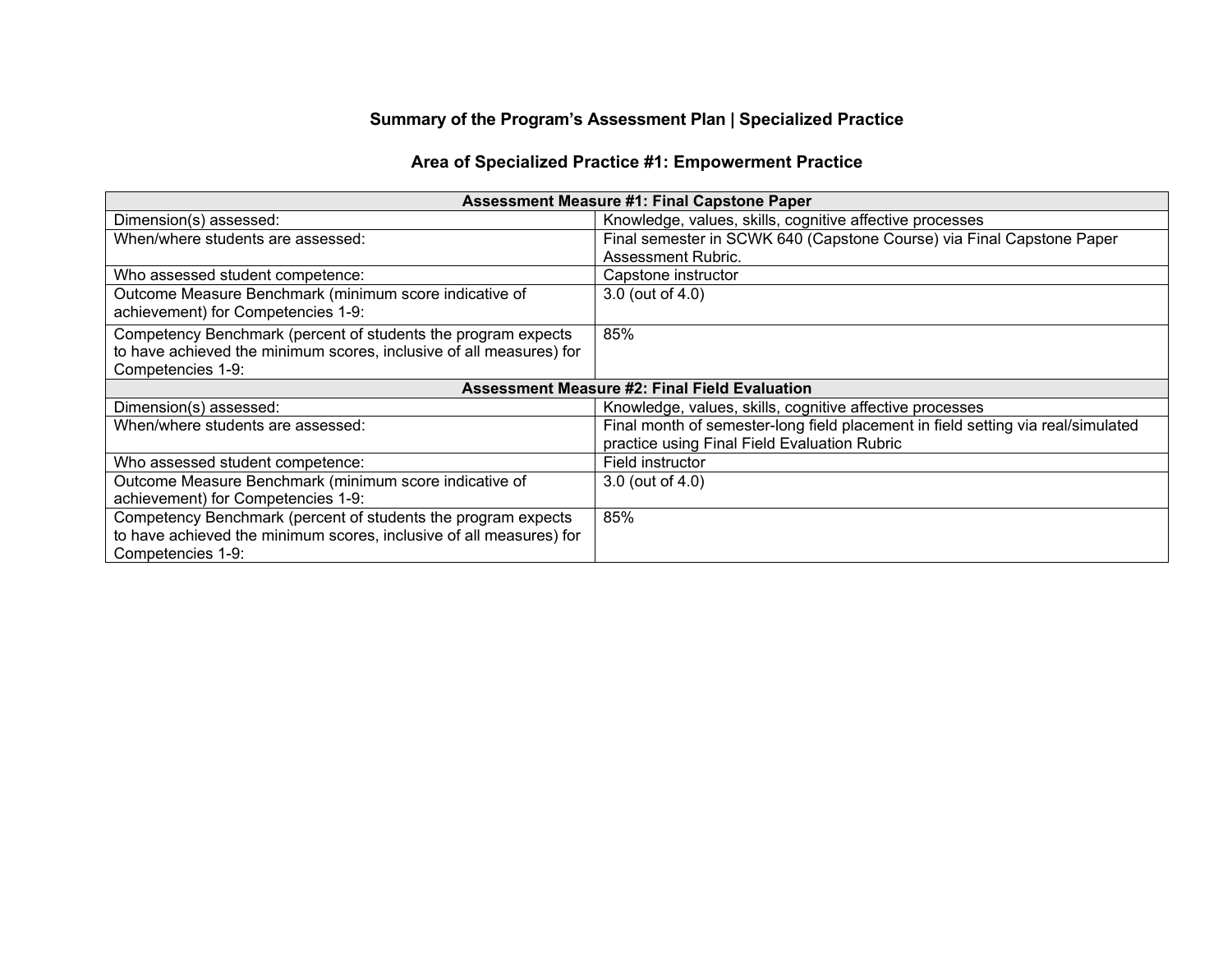#### **Assessment Data Collected during the Academic Year 2020-2021 Program Option #1: Full-Time**

| <b>COMPETENCY</b>                                                                                               | <b>COMPETENCY</b><br><b>BENCHMARK</b><br>(GENERALIST) | <b>COMPETENCY</b><br><b>BENCHMARK (AREA</b><br>OF SPECIALIZED<br><b>PRACTICE)</b> | PERCENTAGE OF STUDENTS ACHIEVING BENCHMARK |                                                      |
|-----------------------------------------------------------------------------------------------------------------|-------------------------------------------------------|-----------------------------------------------------------------------------------|--------------------------------------------|------------------------------------------------------|
|                                                                                                                 |                                                       |                                                                                   | <b>Generalist Practice</b><br>$(N=23)$     | <b>Specialized Practice: Empowerment</b><br>$(N=22)$ |
| <b>Competency 1: Demonstrate Ethical and</b><br><b>Professional Behavior</b>                                    | 85%                                                   | 85%                                                                               | 96%                                        | 98%                                                  |
| <b>Competency 2: Engage Diversity and Difference</b><br>in Practice                                             | 85%                                                   | 85%                                                                               | 98%                                        | 98%                                                  |
| <b>Competency 3: Advance Human Rights and</b><br>Social, Economic, and Environmental Justice                    | 85%                                                   | 85%                                                                               | 96%                                        | 98%                                                  |
| Competency 4: Engage In Practice-informed<br><b>Research and Research-informed Practice</b>                     | 85%                                                   | 85%                                                                               | 87%                                        | 96%                                                  |
| <b>Competency 5: Engage in Policy Practice</b>                                                                  | 85%                                                   | 85%                                                                               | 89%                                        | 98%                                                  |
| Competency 6: Engage with Individuals,<br>Families, Groups, Organizations, and<br><b>Communities</b>            | 85%                                                   | 85%                                                                               | 96%                                        | 98%                                                  |
| Competency 7: Assess Individuals, Families,<br>Groups, Organizations, and Communities                           | 85%                                                   | 85%                                                                               | 98%                                        | 96%                                                  |
| Competency 8: Intervene with Individuals,<br>Families, Groups, Organizations, and<br><b>Communities</b>         | 85%                                                   | 85%                                                                               | 91%                                        | 98%                                                  |
| <b>Competency 9: Evaluate Practice with</b><br>Individuals, Families, Groups, Organizations,<br>and Communities | 85%                                                   | 85%                                                                               | 98%                                        | 96%                                                  |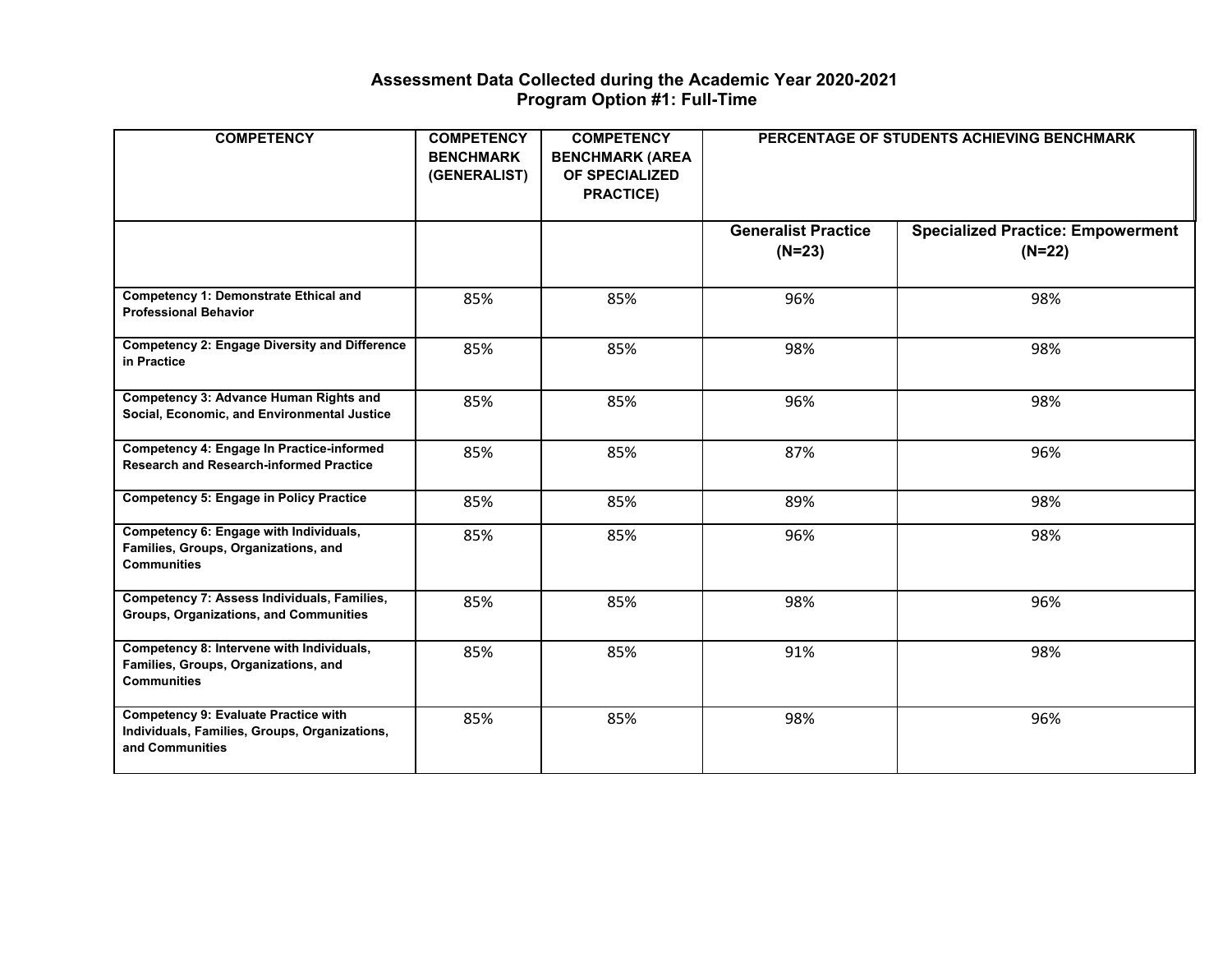#### **Assessment Data Collected during the Academic Year 2020-2021 Program Option #2: Online**

| <b>COMPETENCY</b>                                                                                               | <b>COMPETENCY</b><br><b>BENCHMARK</b><br>(GENERALIST) | <b>COMPETENCY</b><br><b>BENCHMARK (AREA</b><br><b>OF SPECIALIZED</b><br><b>PRACTICE)</b> | PERCENTAGE OF STUDENTS ACHIEVING BENCHMARK |                                                      |
|-----------------------------------------------------------------------------------------------------------------|-------------------------------------------------------|------------------------------------------------------------------------------------------|--------------------------------------------|------------------------------------------------------|
|                                                                                                                 |                                                       |                                                                                          | <b>Generalist Practice</b><br>$(N=52)$     | <b>Specialized Practice: Empowerment</b><br>$(N=17)$ |
| <b>Competency 1: Demonstrate Ethical and</b><br><b>Professional Behavior</b>                                    | 85%                                                   | 85%                                                                                      | 94%                                        | 93%                                                  |
| <b>Competency 2: Engage Diversity and Difference</b><br>in Practice                                             | 85%                                                   | 85%                                                                                      | 90%                                        | 100%                                                 |
| <b>Competency 3: Advance Human Rights and</b><br>Social, Economic, and Environmental Justice                    | 85%                                                   | 85%                                                                                      | 90%                                        | 100%                                                 |
| <b>Competency 4: Engage In Practice-informed</b><br><b>Research and Research-informed Practice</b>              | 85%                                                   | 85%                                                                                      | 89%                                        | 89%                                                  |
| <b>Competency 5: Engage in Policy Practice</b>                                                                  | 85%                                                   | 85%                                                                                      | 90%                                        | 93%                                                  |
| Competency 6: Engage with Individuals,<br>Families, Groups, Organizations, and<br><b>Communities</b>            | 85%                                                   | 85%                                                                                      | 96%                                        | 100%                                                 |
| Competency 7: Assess Individuals, Families,<br><b>Groups, Organizations, and Communities</b>                    | 85%                                                   | 85%                                                                                      | 93%                                        | 100%                                                 |
| Competency 8: Intervene with Individuals,<br>Families, Groups, Organizations, and<br><b>Communities</b>         | 85%                                                   | 85%                                                                                      | 96%                                        | 100%                                                 |
| <b>Competency 9: Evaluate Practice with</b><br>Individuals, Families, Groups, Organizations,<br>and Communities | 85%                                                   | 85%                                                                                      | 97%                                        | 100%                                                 |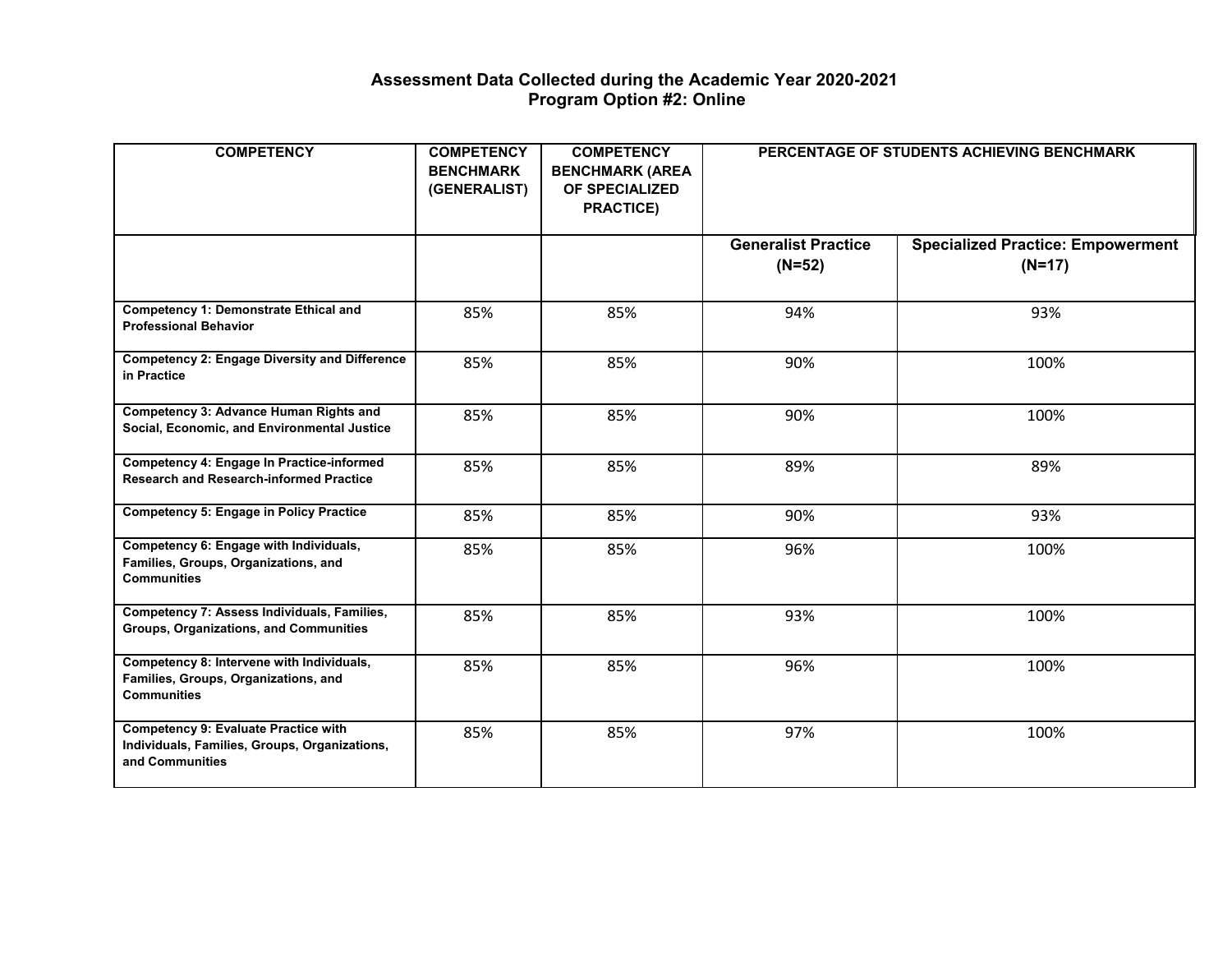#### **Assessment Data Collected during the Academic Year 2020-2021 Program Option #3: Part-Time/Weekend**

| <b>COMPETENCY</b>                                                                                               | <b>COMPETENCY</b><br><b>BENCHMARK</b><br>(GENERALIST) | <b>COMPETENCY</b><br><b>BENCHMARK (AREA</b><br>OF SPECIALIZED<br><b>PRACTICE)</b> | PERCENTAGE OF STUDENTS ACHIEVING BENCHMARK |                                                      |
|-----------------------------------------------------------------------------------------------------------------|-------------------------------------------------------|-----------------------------------------------------------------------------------|--------------------------------------------|------------------------------------------------------|
|                                                                                                                 |                                                       |                                                                                   | <b>Generalist Practice</b><br>$(N=5)$      | <b>Specialized Practice: Empowerment</b><br>$(N=17)$ |
| <b>Competency 1: Demonstrate Ethical and</b><br><b>Professional Behavior</b>                                    | 85%                                                   | 85%                                                                               | 100%                                       | 100%                                                 |
| <b>Competency 2: Engage Diversity and Difference</b><br>in Practice                                             | 85%                                                   | 85%                                                                               | 100%                                       | 100%                                                 |
| <b>Competency 3: Advance Human Rights and</b><br>Social, Economic, and Environmental Justice                    | 85%                                                   | 85%                                                                               | 100%                                       | 100%                                                 |
| <b>Competency 4: Engage In Practice-informed</b><br><b>Research and Research-informed Practice</b>              | 85%                                                   | 85%                                                                               | 100%                                       | 86%                                                  |
| <b>Competency 5: Engage in Policy Practice</b>                                                                  | 85%                                                   | 85%                                                                               | 100%                                       | 100%                                                 |
| Competency 6: Engage with Individuals,<br>Families, Groups, Organizations, and<br><b>Communities</b>            | 85%                                                   | 85%                                                                               | 100%                                       | 95%                                                  |
| Competency 7: Assess Individuals, Families,<br>Groups, Organizations, and Communities                           | 85%                                                   | 85%                                                                               | 100%                                       | 100%                                                 |
| Competency 8: Intervene with Individuals,<br>Families, Groups, Organizations, and<br><b>Communities</b>         | 85%                                                   | 85%                                                                               | 100%                                       | 100%                                                 |
| <b>Competency 9: Evaluate Practice with</b><br>Individuals, Families, Groups, Organizations,<br>and Communities | 85%                                                   | 85%                                                                               | 100%                                       | 95%                                                  |